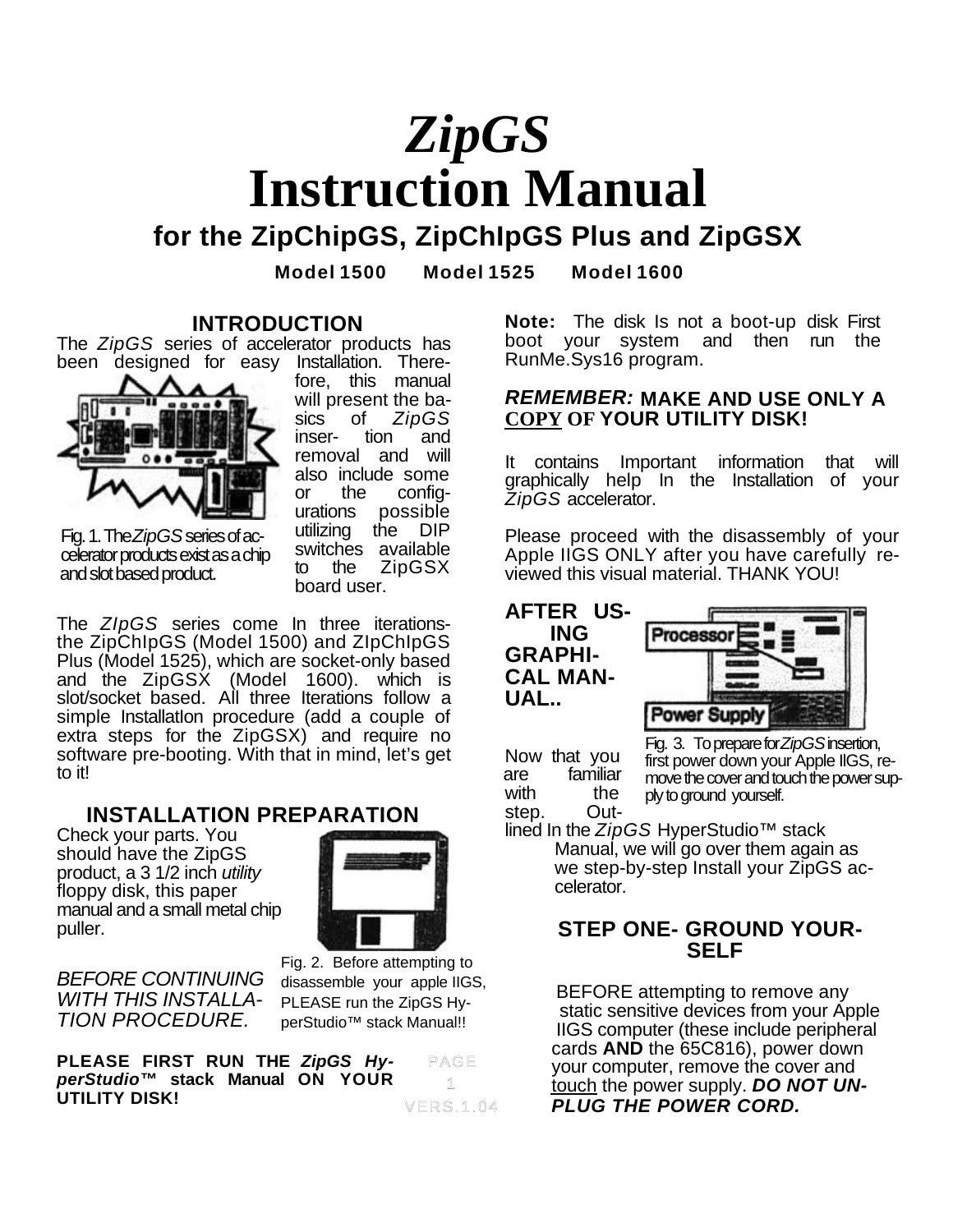# STEP TWO - REMOVING THE PROCESSOR

First, find the chip silk-screened on the motherboard "CPU". Then remove any peripherals that hinder access to your removal of the 65C816 CPU.

Now, using the short end of your chip puller, ease the processor up from its socket. Be extra *careful* in inserting the chip puller between the CPU and the socket Make sure you are not between the motherboard and the socket instead.



Now, wedge your chip puller back to put some space between the socket and the 65C816. Insert the chip

Fig. 4. You may park your origi- tween the CPU and press  $\frac{1}{1}$  of it to verify solid tionality. nal 65C8l6in storage if you have the appropriate product.

puller longways bethe socket and carefully wiggle Out the CPU.

When the 65C816 CPU is loose on the top of the socket, use your fingers to hold the CPU at its long edges. Lift out the CPU and set it aside.

If you have the ZipChipGS Plus or the ZipGSX (or it you have the ZipChipGS with the DMA upgrade kit [Model 1501]), you can now place the processor in it's storage area on the slot card. This area is marked ORIGNAL 65816.

### **STEP THREE – INSER-TION OF** *ZipGS* **PROD- UCT**

If you are installing a socketonly based *ZipGS* (Model 1500 or Model 1525), you will simply insert the accelerator into the now vacant processor socket. It will only seat in one direction. Make sure that all pins are



Fig. *5.* Once the *ZipGS* product is installed into the socket press firmly to insure good contact BE *CAREFUL* NOT TO BEND ANY PINS!

Page 2 Vers. 1.04 Vers.

straight and making firm contact in the sock-et by *carefully* putting pressure on the top of the accelerator above the socket. The *ZipGS* processor socket replacement pins are designed to stand up to a number of insertions BUT they can be BROKEN! *BE CAREFUL!*

If your socket-only based accelerator includes a slot card (or you have the DMA up grade kit), you may place that card in ANY unused slot. As it does not "USE" the slot, the slots' built-in "INTERNAL" function can continue to be used.

If you are installing a slot/socket based ZipGSX (Model 1600), you will insert the header from the processor cable into the now vacant processor socket. Carefully insert the header and press firmly on the top of it to verify solid contact with the sock-



Fig. 6. The ZipGSX may reside in any unused slot(1 to4)on your Apple IIGS. it does not defeat the slots internal func-

et. Remember, though the header is designed for a number of insertions, **PINS CAN BE BROKEN!** *BE CAREFUL!*

In choosing the slot in which the ZipGSX board will reside, here are some facts to remember. The cable length allows you to reach from slot 1 to slot 4 in your Apple IIGS. As the ZipGSX does not use the slots I/O reg-

> ister area, you may use an "INTERNAL slot for its position. The ZipGSX is designed only to take up one slot position width-wise, thus it will easily fit between two peripheral cards in adjacent slots.

## **STEP FOUR POWERING Up**

Once you are sure of the placement of your *ZipGS,* switch on the power and verify that your system comes up properly. If so, CONGRATULATIONS! You have just successfully installed your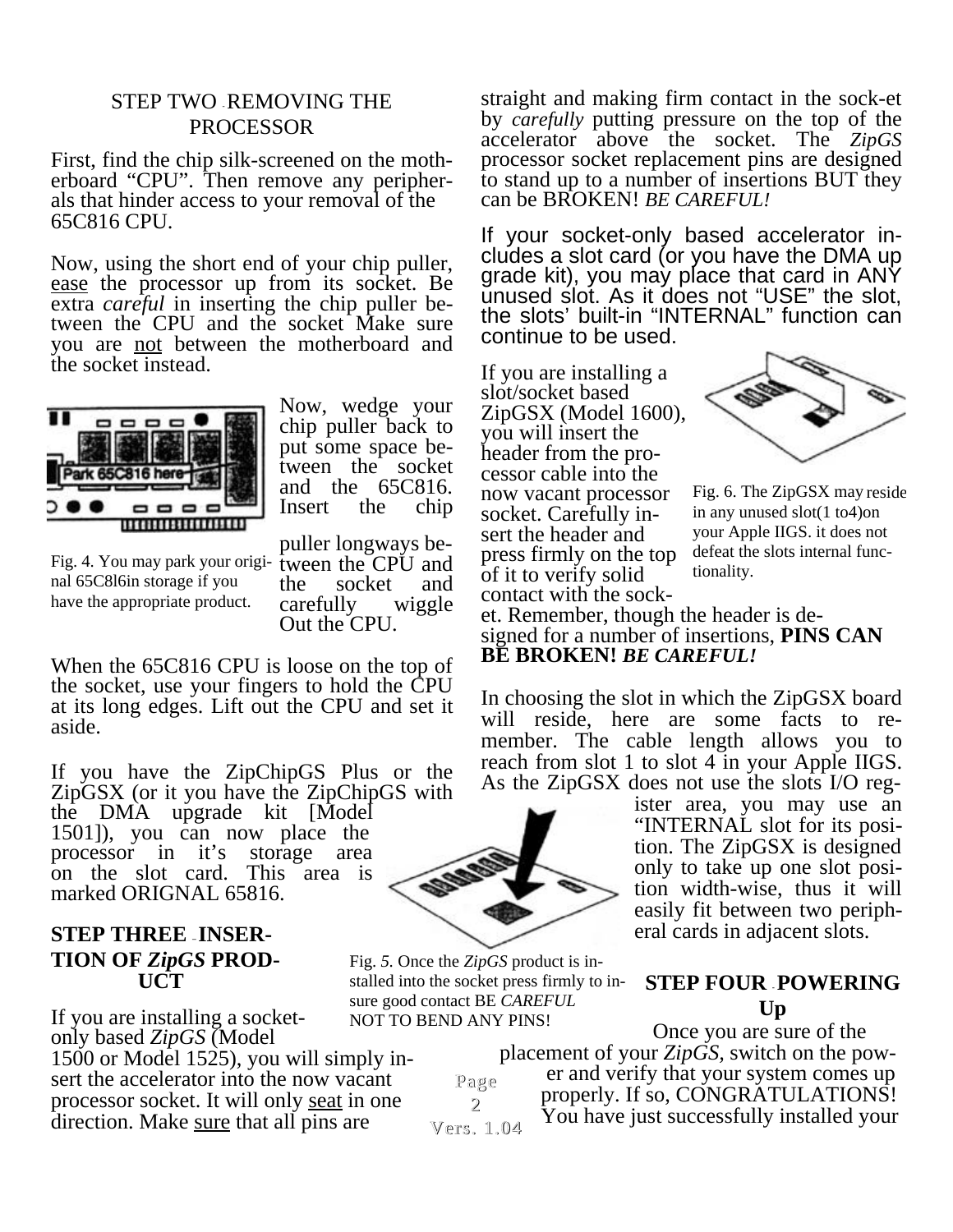*ZipGS* accelerator.

NOTE: Unless the *ZipGS* is disabled, it will, at times, tail the Apple IIGS internal test OBXXXXXX(as this test depends on 2.8 MHz speed). The *ZipGS* will also fail internal test **OCXXXXXX.** *THIS IS NOT AN ERROR.*

# **TROUBLESHOOTING PROBLEMS**

If your system does NOT power up as before, simply power down and check that all the pins are making connection In the processor socket (and, if it is a ZipGSX, check that the slot fingers are correctly seated In the slot). Once you have checked that all connections are in place, again switch on the power and verify that your system comes up property.

At times the processor socket is too loose for the cable header. Be sure to press firmly on the header to insure good contact. If that

does not suffice, simply bend one row of pins inward and reinsert. The header will now grasp at the sides of the socket to ensure connection.

If you must reinsert your original 65C816 CPU, be sure to point the *notched* side toward the *slots* (back of the IIGS).

# **TECHNICAL SUPPORT**



Fig.7. Make sure the RMA number is on the box when you send it!

cal Support (213) 337-1734 between the hours of 9AM and 4PM Pacific *Time.*

there for.

Have ready your *ZipGS* Model num-

bers and it's *serial number,* any upgrade model numbers installed on that *Zips* and their *serial numbers* and your Apple IIGS configuration (this Includes whether it is

a ROM 01 or ROM 03 machine, how much memory is installed, the *peripheral cards* used and their *slot locations).* Give a concise error report to the technician as this will help him/her to <u>solve</u> your problem.

The serial number is located on the *noncomponent* side of the PC board (ZipGSX. Model 1600) behind the 650816 storage area.

You may also FAX this Information to Zip Technology if you choose (remember, all the above information [Model

numbers, serial numbers and your Apple IIGS configuration] must accompany the

--

c

Fig. 9. The ZipGSX DIP switches are numbered and defaulted for your convenience.

**FAX** *including* the purchase invoices]). Zip

Technology Technical Support will do it's utmost to answer FAXs In a timely manner. The FAX number is (213) 337-9337.

# **RMA PROCEDURE**

If all else fails, the technician will give you an RMA (Return

If you continue to copy of your Invoice. Address the package to encounter a prob-Zip Technology (always Include a return adlem, contact Zip dress on the outside of your package) with Technology Techni-your RMA number nearby and, to protect Merchandise Authorization) number. Package up the ZipGS product which Is not functioning in It's original packaging, Including a your investment, send your package *Insured.*

# **ZipGSX DIP SWITCH CONFIGURATION**

The ZipGSX has two *DIP switches* onboard that allow the user to configure his or her own custom power-up *ZipGS* parameters.

This section will describe each switch, the

*ZipGS* default setting for It and why you may wish to change it.

3 Vers. 1.04

Page

Fig.8. Set your ZipGSX DIP switches the way you like. That's what they're

o (

**DIP switches** 

п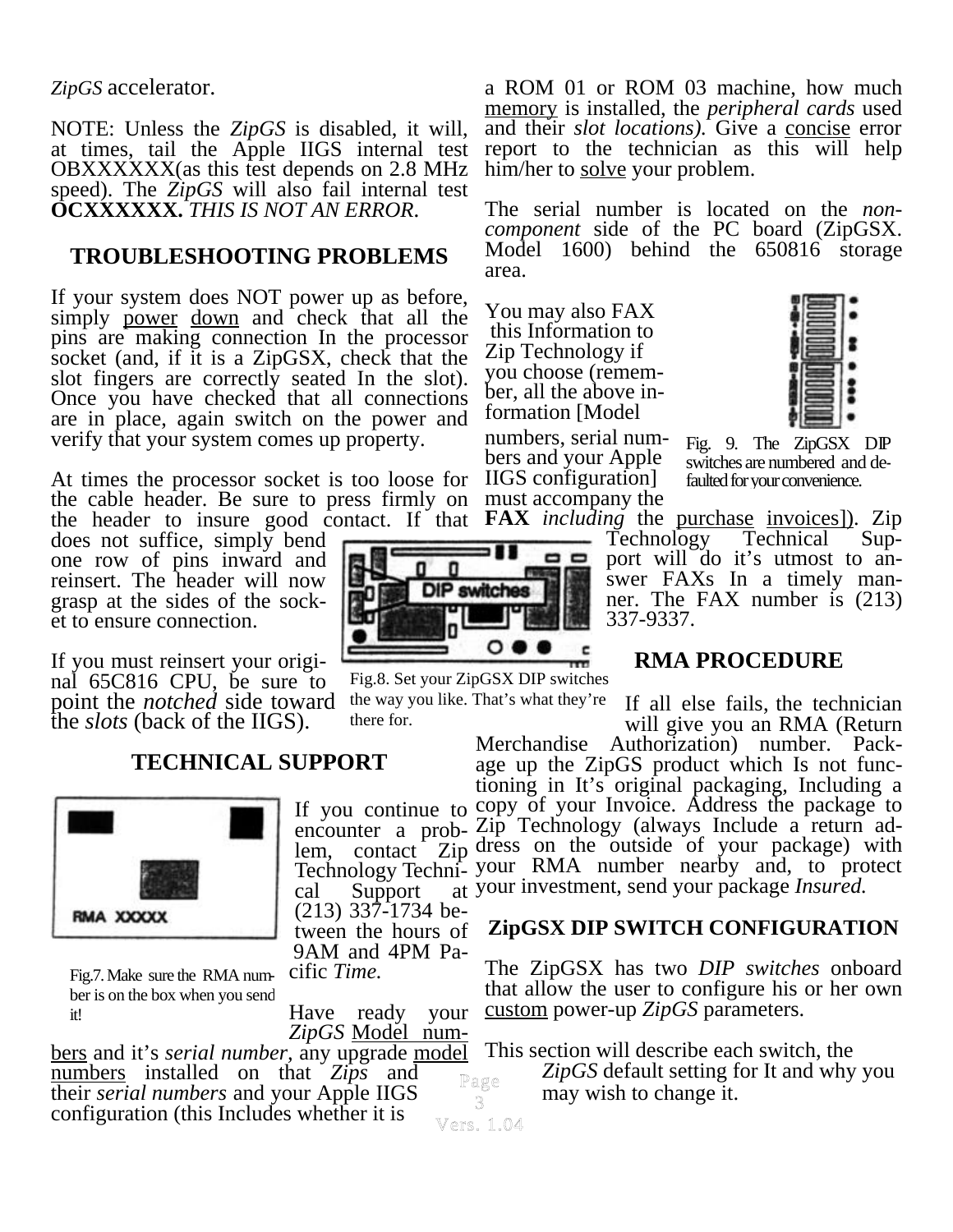Let's start at the top left-hand corner. Look for the DIP switch marked SW1. A little lower there is also a DIP switch marked **SW2**. On the left-hand side of each DIP switch there will be numbers starting at 1, going to 8. On the right-hand side of the DIP switch there will be dots coinciding with the Zip Technology ON default. From now on the designation will be, for example, SW1/1 to describe *DIP switch #1/position #1.*

### **SW1/1** - Cxxx/Dxxx cache disable.

The *ZipGS* default is ON (option disabled). If a program flips a 65C816 bank between "shadow" and "non-shadow" in this address area, it is possible to confuse the cache memory. Simply set this switch to the **OFF**

position if you wish to powerup with this option. **THERE IS NO KNOWN SOFTWARE REQUIRING THIS SWITCH CHANGE***.*

# **SW1/2** - Joystick Delay.

The *ZipGS* default is **OFF** (op-Fig. 10. The ZipGSX inc1ude two diagtion enabled). If a program nostic LEDs. Use them to verify accontinually accesses the pad-  $\cos$ to power and program caching. dle registers (even when it's not being used) and you don't

use the paddle, you can set this switch to the ON position to defeat at power-up the unneeded delay.

#### **SW1/3** -AppleTalk Delay.

The *ZipGS* default is ON (option disabled). The AppleTalk Delay causes a delay during interrupts required for compatibility with the **AppleTalk network** If you wish compatibility with that network on power-up, simply switch it to the OFF position (and, depending on full system speed, adjust processor speed percentage).

#### **SW1/4** *-* Counter Delay.

Page Vers. 1.04 The *ZipGS* default is OFF (option enabled). This option, when enabled, allows the Apple IIGS internal test **05XXXXXX** to pass. It simply creates a delay whenever the horizontal counter register is accessed. To disable this delay, flip this switch to **ON**. But be aware that the Apple IIGS internal test

# *will* **FAIL Test O5XXXXXX!**

**SW1/5** - CPS Follow.<br>The *ZipGS* default is **OFF** (option enabled). This option controls whether the *ZipGS* will disable whenever the Apple IIGS goes to 1 MHz mode. When this switch is set in the ON position, from power-up the *ZipGS* will continue to function at system speed when the Apple IIGS is at the **1 MHz** mode.

**NOTE:** lf this option is *disabled,* either at power-up through its DIP switch or through software, you will not have the use of the open or closed Apple keys at power-up or reset.

> *WARNING: floppy drives will not function properly when this option is disabled.*

#### **SW1/6** Disable.

The *ZipGS* default is ON (option disabled). This option controls ,whether the *ZipGS* will power-up disabled. If you, for some arcane reason, wish to power-up in slow mode, simply flip this switch

to the OFF position.

**SW1/7-8** - Cache size.

Here are the cache sizes and their respective **SW1/7** and **SW1/8** positions.

| Cache size | <b>SW1/7</b> | <b>SW1/8</b> |
|------------|--------------|--------------|
| $8k^*$     | ON           | ON           |
| $16k**$    | ON           | <b>OFF</b>   |
| 32k        | OFF          | ON           |
| 64k        | OFF          | OFF          |

\* ZipChipGS as shipped.

\*\* ZipChipGS Plus/ZipGSX as shipped.

**Note:** *Unless you actually increase the cache size* DO NOT *change these switches.*

> **SW2/1-7** controls the delaydisable/enable of the seven slots on your Apple IIGS. In our compatibility list



4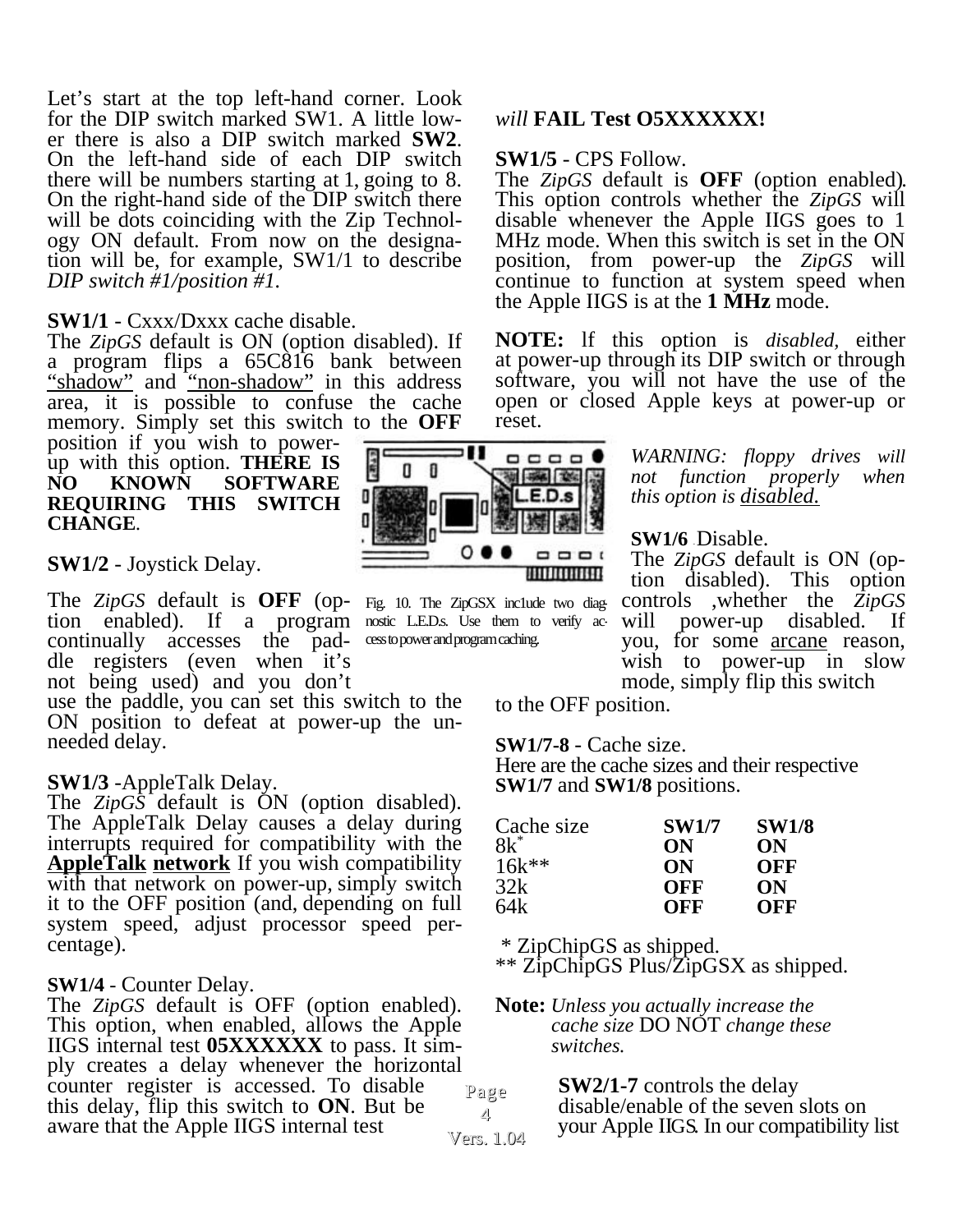(and of manual), mention will be made if a CDEV have *PLUS* it can alter the characterisparticular peripheral or program requires a tics of a INIT supplied with your software. To<br>"s/ow" slot. **SW2/2** and **SW2/6** are defaulted load the status of the INIT, simply OPEN from to the off position (delay enabled). All the the FILE pull-down window. The current set-<br>rest are defaulted to the on position. (delay tings of the INIT will now become the sysrest are defaulted to the on position. (delay tings of the INIT will now become the sysdisabled)

**SW2/8** – Speaker delay<br>The *ZipGS* default is **off** (delay enabled).<br>Change if you wish.

# **DIAGNOSTIC L.E.D.S**

Both the ZipChipGS Plus and the ZipGSX (and the ZipChipGS with the DMA upgrade kit) Include two diagnostic L.E.D.s. One is a red <u>power</u> L.E.D. It is lit when the ZipGS is If you do not wish this feature, simply delete<br>getting power, simple as that. The other is the INIT or deactivate Its functioning. getting power, simple as that. The other is the INIT or deactivate Its functioning. what is sometimes called the "anti-caching" L.E.D. It glows *brighter* as more accesses An NDA is planned for the *ZipGS* series but come from your Apple IIGS and glows *dim-*not implemented at this time. *mer* as more accesses come from the *ZipGS* cache memory. This yellow L.ED. is a good visual guide as to how effectively the *ZipGS* is accelerating your software. kit) Include two diagnostic L.E.D.s. One is a faults if you reset and the INIT is able to run.

# **SUPPLIED SOFTWARE**

**Note:** No software is required for the *ZipGS* to function. The supplied software simply gives the user information on the *ZipGS* and control over it's options. **Note:** No software is required for the  $\mathbb{Z}ipGS$  AS Zip Technology is constantly working to

As of the release of the manual version men-All express and implied warranties for this tioned in the page number area, the supplied product, including the warranties of<br>software consists of the visual Instruction merchantability and fitness for a particular pur-

The CDA Is very straightforward - once installed, the CDA reflects the current status of If this product is not in good working order, the *ZipGS* and can effect real-time changes your sole remedy is replacement as stated<br>to it's internal registers. above. In no event shall Zip Technology be

CDA software. All Information and control sequential damages arising out of the use provided by the CDA can also be had through  $\,$  or Inability to use this product.<br>the CDEV.

The Applications program (Sysl6) has the same control that the CDA and

"*slow*" slot. **SW2/2** and **SW2/6** are defaulted tem's current settings. You can edit these settings and resave the parameters to the INIT through the SAVE command In the FILE pull-down menu.

> **REMEMBER:** The INIT will supercede the DIP switch settings automatically on powerup. Also, any *Zṫ̃pGS* register adjustments<br>(option changes to the layman) made during<br>the current session will be brought to INIT de-

# **WARRANTY INFORMATION**

The *ZipGS* accelerator series carry a 30 day<br>money-back guarantee and a 1 year warranty<br>against manufacturing defects.

improve it's products, it may perform warranty<br>replacement with a later version of the product.

software consists of the visual Instruction merchantability and fitness for a particular pur-<br>manual, installation scripts and the ZipGS pose, are limited to product replacement only.<br>control programs (CDA/CDEV/App/INIT). plied, will apply.

liable to you for any damages. Including lost<br>The CDEV is a control-panel version of the profits, lost savings or other incidental or conabove. In no event shall Zip Technology be

> Any alteration to the *ZipGS* (such as cache size or processor speed adjustments) without the use of Zip Technol-Page 5 Vers.1.04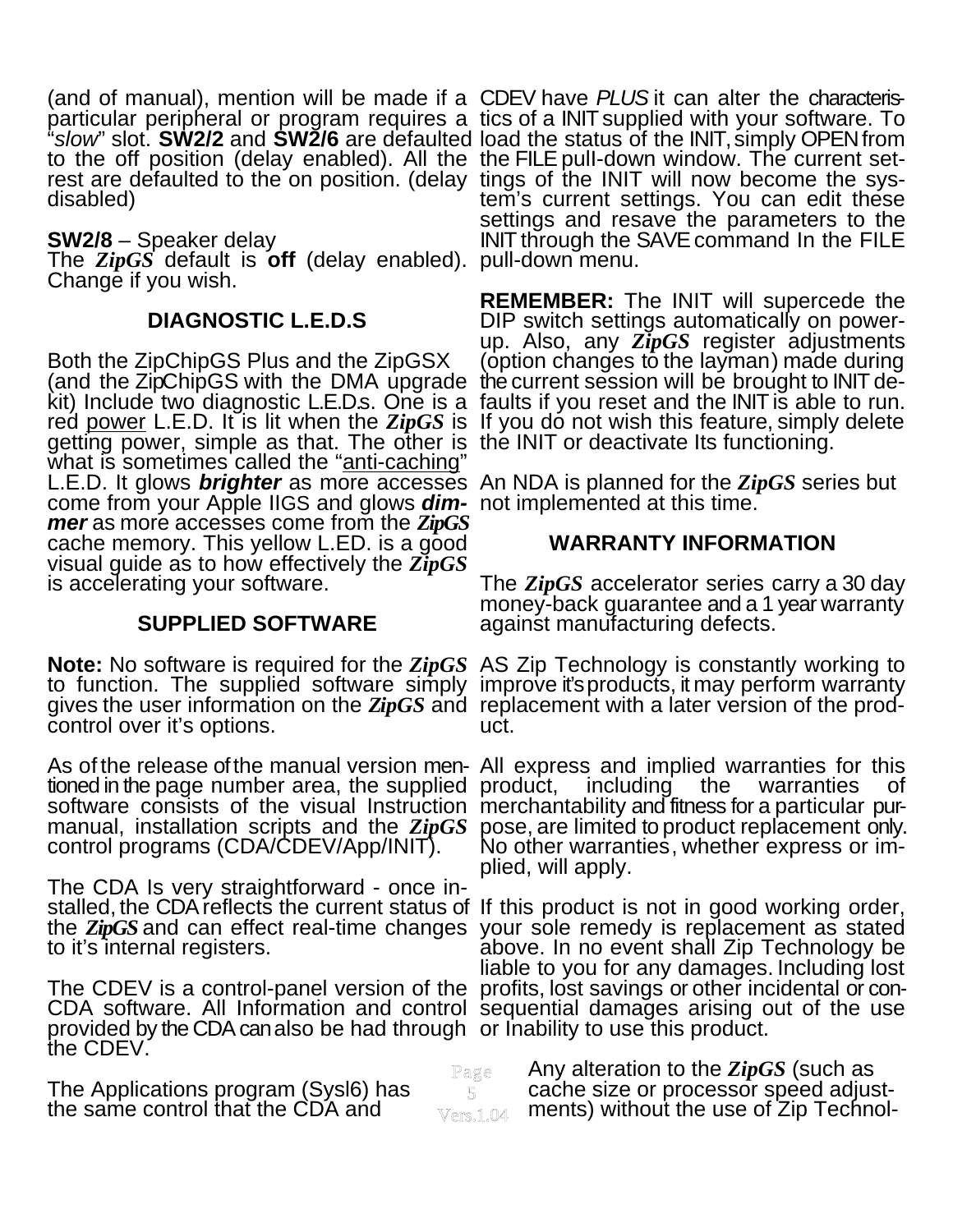ogy supplied parts voids above warranty.

# **COMPATIBILITY LIST**

**Note:** All hardware and software tested has proved compatible. We, however, don't have the time nor resources to test EVERY hardware/software combination available to the Apple IIGS.

Any special option settings will be mentioned in this area.

Here we go, **hardware** first;

Apple II 1 meg memory card Apple IIGS 1 meg memory card Apple II High-Speed DMA SCSI card Apple II Revision C SCSI card Apple Video Overlay card (GenLock) Apple Super Serial card AppleDisk Il/Apple 3.5/Apple Unidisk requires CPS Follow and/or specific slot slowdown Apple AppleTalk network requires AppleTalk delay and 87% speed at 8 MHz

AE 1 meg RamFactor card AE RamKeeper card AE Sonic Blaster AE Audio Animator AE PC Transporter AE Vulcan harddrive/controller AE Parallel Pro AE TimeMaster HO clock AE GS RAM memory card series

CV Tech RamFAST caching DMA SCSI card OKS MultiCache caching disk controller

Ingenuity GS Juice+ 4 meg card Ingenuity lnnerDrive/controller

Corvus Omninet network Corvus standard harddrive/controller

MicroSoft CP/M card CPS MultiFunction card GreyMatter harddrive/controller Epic Classic II 2400 baud modem Vitesse Quickie scanner

S &S 4 meg RAM card FCP Sider II ComputerEyes video scanner Chinook IIGS 4 meg RAM card AST Vision +

ThirdWare Fingerprint GSi NicePrint Parallel card Orange Micro Grappler + Epson APL Parallel printer card

And here comes the *software:*

All Apple IlGS System software thru 5.0.4

All known CDAs/NDAs/CDEVs/INITs Apple America Online Apple HyperCard GS

SynthLab

Claris AppleWorks/AppleWorks GS Beagle Bros TimeOut series (all)

RWP HyperStudio (plus digitizer) RWP Merlin 8/16+

Vitesse Harmonie Vitesse Salvation series (all) Glen Bredon's ProSel/ProSel 16

EA Deluxe Paint II ActiVision PaintWorks+ / PaintWorks Gold Broderbund PrintShop

Graphic Writer Ill TimeWorks PublishIt! series Milliken Medley Springboard Publisher

WordPerfect StoneEdge Tech DBMaster

FutureSound (plus digitizer) Music Studio SynthLab

> Orca C/Orca 1.1 Shell APW Shell/ECP 16